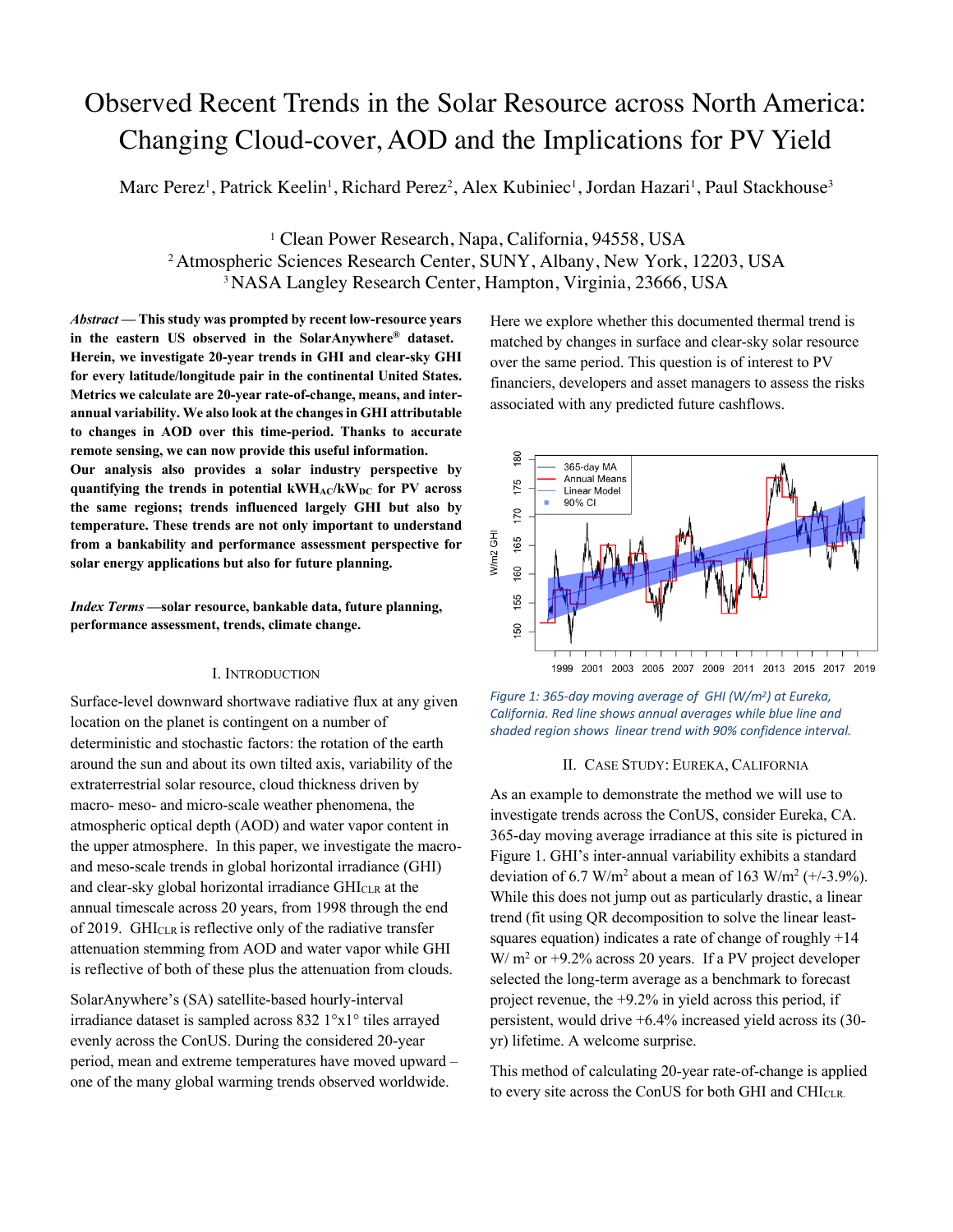



# III. REGIONAL TRENDS ACROSS THE CONUS

Over the last 20 years, we indicate the typical insolation in W/m<sup>2</sup> across the ConUS in Figure 2. As expected, the areas of the country with the highest insolation (with the exception of Hawaii) are concentrated in the southwest , owing to their desert climatology. Correspondingly, Figure 3 shows the long-term average of GHI<sub>CLR</sub> across the ConUS. The distribution follows a similar spatial distribution as GHI but the magnitude is much greater owing to the removal of cloud reflection and absorption implicit in this metric.



*Figure 3: Average Clear Sky Insolation: 20-year mean GHI<sub>CLR</sub> (W/m2) across the ConUS interpolated to 0.1° from 1° SA data.* 

In the lower left corner of both Figures, the mean for each parameter is listed, as is the spatial standard deviation. As evident both visually and by way of these parameters, cloud absorption and reflection diminishes solar flux by an average of 24% past what is already reduced from the impact of AOD and water vapor. These meteorological factors also introduce 62% more spatial resource heterogeneity than present in the resource before such effects are accounted for.



*Figure 4: Inter-annual variability: standard deviation of annual average GHI relative to 20-year mean GHI (%) across 20 years and the ConUS interpolated to 0.1° from 1° SA data.* 

Figure 4 illustrates the inter-annual variability in GHI relative to the 20-year mean pictured in Figure 2. As previously documented by several authors, the regions experiencing the highest amount of inter-annual variability fall in the pacific northwest and in the eastern half of the continental US where mesoscale cloud formations are most pronounced: cyclonic storms to the east and marine layers to the west. By contrast, the southwest of the US, with its high desert climate, correspondingly sees much less year-on-year change in insolation.

Correspondingly, Figure 5 illustrates the same inter-annual variability metric but for  $\text{GHI}_{\text{CLR}}$ . Variations evidenced by this metric follow a similar spatial distribution but with far lower mean and standard-deviation.



*Figure 5: Inter-annual Clear Sky variability: standard deviation of annual average GHICLR relative to 20-year mean GHI (%) across 20 years and the ConUS interpolated to 0.1° from 1° SA data.*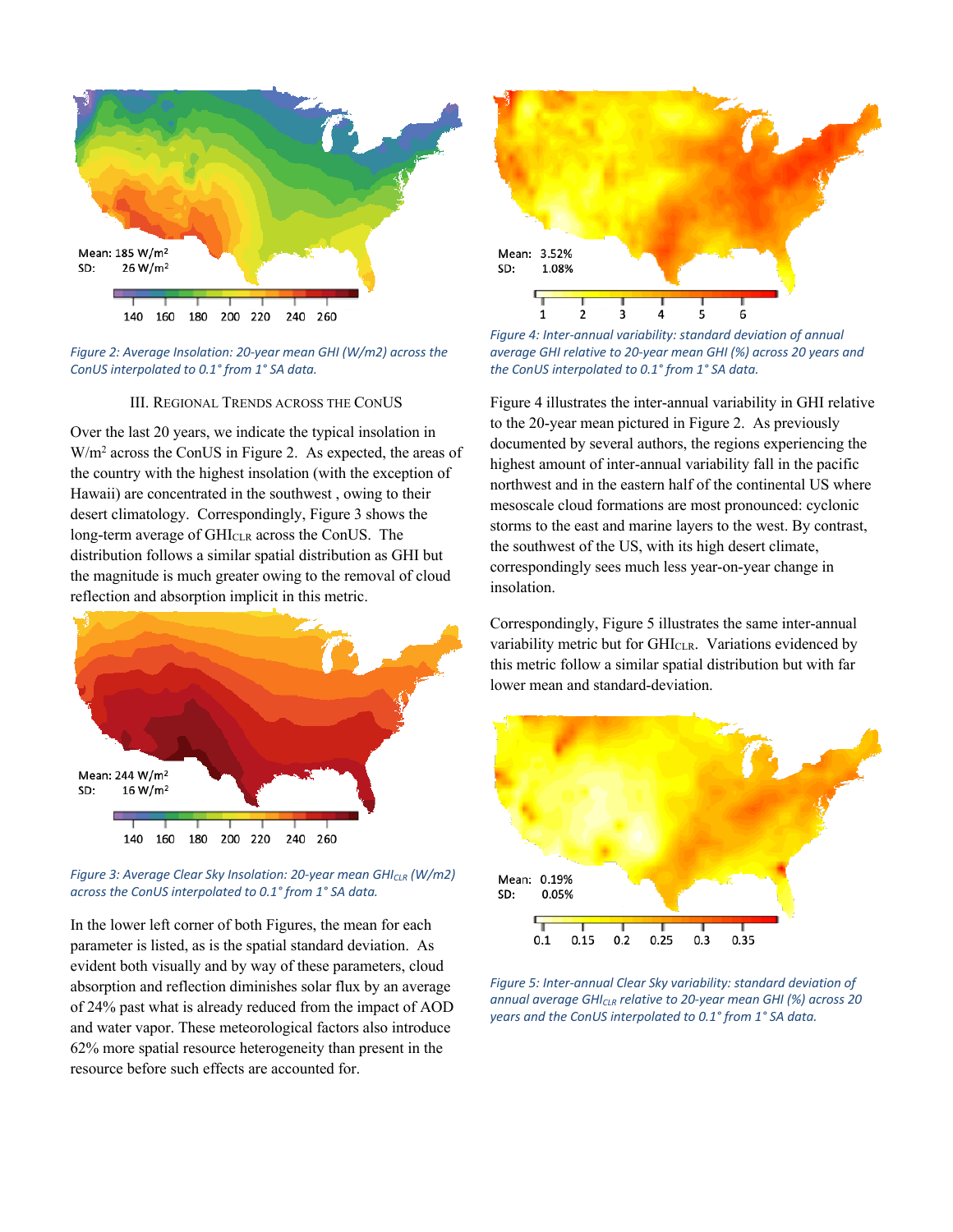

*Figure 6: 20-year rate-of change in average GHI relative to 20-year mean GHI (%) across the ConUS interpolated to 0.1° from 1° SA data. Contours identify regions whose 20-year change exceeds mean inter-annual variability.*

Figure 6 highlights the 20-year rate-of change inferred through linear regression from annual mean GHI values. Cooler colors represent areas which are trending towards less insolation while warmer colors represent areas which are generally receiving more insolation. 20-year change in GHI is distributed heterogeneously though there are some regionally notable trends. The trends range from -4% in the northern Rocky Mountains to +4% along the west coast and New England. Correspondingly, Figure 7 highlights the 20-year change in GHI<sub>CLR</sub> across the same region.



*Figure 7: 20-year rate-of change in average GHICLR relative to 20-year mean GHICLR (%) across the ConUS interpolated to 0.1° from 1° SA data. Contours identify regions whose 20-year change exceeds mean inter-annual variability.*

Trends in GHICLR are more homogeneously distributed across the region. Clearly evident upon examination of Figure 7, the area to the East of the Mississippi has generally seen an increase in this metric to the order of 0-1% while the area to

the West of the Mississippi has seen a trend in the opposite direction of roughly equal magnitude.

Generally, one would have confidence in the trends pictured in Figure 6 and Figure 7 if they exceed the corresponding interannual variability metric shown in Figure 4 and Figure 5. If this significance thresholding is performed, only the changes in GHI along the West coast of North America and the New England Regions are noteworthy. For GHICLR, if this same thresholding is used, the trends across larger regions of the continental US are deemed significant. Contours on Figures 6 and 7 geographically highlight regions deemed significant by this metric.

## IV. IMPACTS OF TRENDS ON PV SYSTEM YIELD

As a utility-scale PV developer, one is typically involved in a power-purchase agreement with an off-taker; a commercial entity or utility. Historical irradiance, typical meteorological year data or typical global year data are all used to assess risk and establish probabilistic bounds around expected yield. What impacts do these evidenced trends in GHI have on yield for a PV system? In Figure 8, we show the difference in 30 year yield in kWhAC/kW<sub>DC</sub> if the identified trends persist over this time period relative to if mean GHI remains stable. As can be seen, if the rates of change identified in Figure 4 persist, a system owner will see between -3.5% and 4% difference in yield depending on location. By contrast, system capacity degradation, typically 0.5% per year for c-Si systems will drive a cumulative lifetime drop in yield of roughly 7.4%—relative to if the system did not degrade. Figure 8 shows that over the past 20 years, in the northern Rocky Mountains, long-term trends in irradiance have had an effect on yields to the same order of magnitude as crystalline-silicon degradation.



*Figure 8: Deviation in cumulative kWh<sub>AC</sub> output for a 1 kW<sub>DC</sub> horizontal system over 30 years driven by observed trends in irradiance relative to if irradiance remained stable.*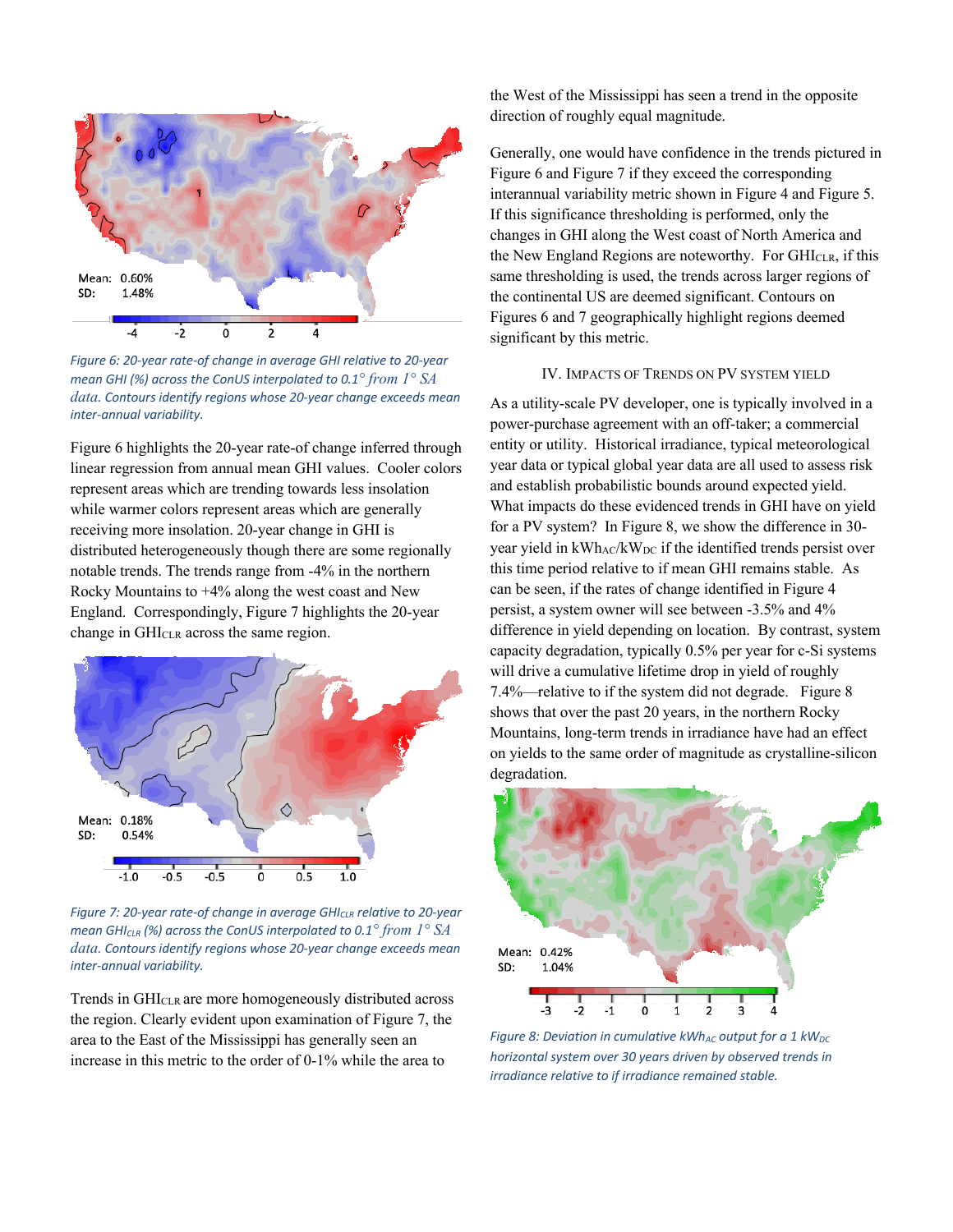Correspondingly, systems along the West Coast of the United States will have seen an increase in yield of a magnitude that roughly halves the effect of system degradation.

# V. EFFECTS OF CHANGING AOD ON INSOLATION

After cloud cover, AOD is the next most important factor affecting the radiative transfer of insolation through the atmosphere. Federal environmental regulations have driven a dramatic decrease in air pollution in the last four decades, with the impact being most pronounced in Eastern region as evidenced by Figure 7. To further quantify the impact of changes in AOD on the solar resource, we developed three irradiance data models that vary by only the AOD input: (1) static AOD based on historical climatological averages (year to year); (2) monthly timeseries AOD derived from SURFRAD measurements; (3) monthly timeseries AOD derived from MERRA-2. The difference between the first and second datasets as a percentage of annual insolation is shown in figure 9. The difference represents the change in insolation attributable to changes in AOD.





Using this methodology, in the East region, we observe an increase in annual GHICLR of 1.4% when comparing 2015 present from a baseline of 2000-2005. In the West, where changes in pollution are less pronounced and are potentially offset by increased emissions from wildfires, the change is - 0.4%. The results were validated by calculating the accuracy of each data model using SURFRAD-measured GHI as a reference. The dynamic AOD input of models (2) and (3) perform better and result in negligible bias across the two decades of record, effectively eliminating a trend of increasing low bias observed in the static model in the East region.

### VI. CONCLUSIONS

We looked at trends in GHI and GHICLR across the ConUS region using twenty two years of hourly data (1998-2019) from SolarAnywhere. We used the inter-annual variability metric (standard deviation of inter-annual changes) in GHI and GHICLR as a significance threshold to identify regions which exhibit a persistent long-term change outside the interannual noise. For GHI, we found that the regions of New England, northern Rocky Mountains, coastal Carolina and Pacific coast all met this criteria. We used these modeled linear trends to determine the 20-year change and calculate corresponding impacts on PV system revenue which ranged between -3.5% in the Northern Rockies to +4% along the Pacific coast. Trends in GHICLR meanwhile, indicative of systemic changes in AOD ranged between -1% for almost the entire region west of the Mississippi to  $+1\%$  for nearly the entire region east of the Mississippi.

The geographical homogeneity of regions demonstrating significant change indicate a probable geophysical driver. The retirement of coal assets in the eastern half of the US and the increase in wildfire activity are two drivers that are hypothesized to drive this change in AOD and hence GHICLR.

Finally, we used time-synchronous AOD data to identify what impact changes in AOD had on horizontal irradiance at the surface. AOD was shown to decrease across the Eastern US and increase across the Western US driving opposite trends in GHI at SURFRAD sites. These trends match those shown in Figures 6 & 7. Significant outliers include the majority of the Pacific Coast which has increased in GHI despite decreasing in GHICLR. It is hypothesized that this is due to reductions in impacts of the coastal marine layer. A less striking example over on the East coast is visible along the Carolina coast. Further study of long-term trends and the geophysical processes driving these changes is warranted. **REFERENCES** 

- [1] Ruckstuhl et al. (2008) "Aerosol and cloud effects on solar brightening and the recent rapid warming" Geophysical Research Letters, Vol 35 L12708
- [2] Li, J, et al. (2018) "Increase of surface solar irradiance across East China related to changes in aerosol properties during the past decade" Environmental Research Letters, vol 13 034006
- [3] He, Y., Wang, K., Zhou, C. & Wild, M. (2018) "A Revisit of Global Dimming and Brightening Based on the Sunshine Duration". Geophysical Research Letters.
- [4] Scafetta, N. & Willson, R.C. (2019) "Comparison of Decadal Trends among Total Solar Irradiance Composites of Satellite Observations". Advances in Astronomy.
- [5] Liang, F. & Xia, X.A. (2005) "Long-term trends in solar radiation and the associated climatic factors over China for 1961–2000". Annales Geophysicae, 23, 2425-2432